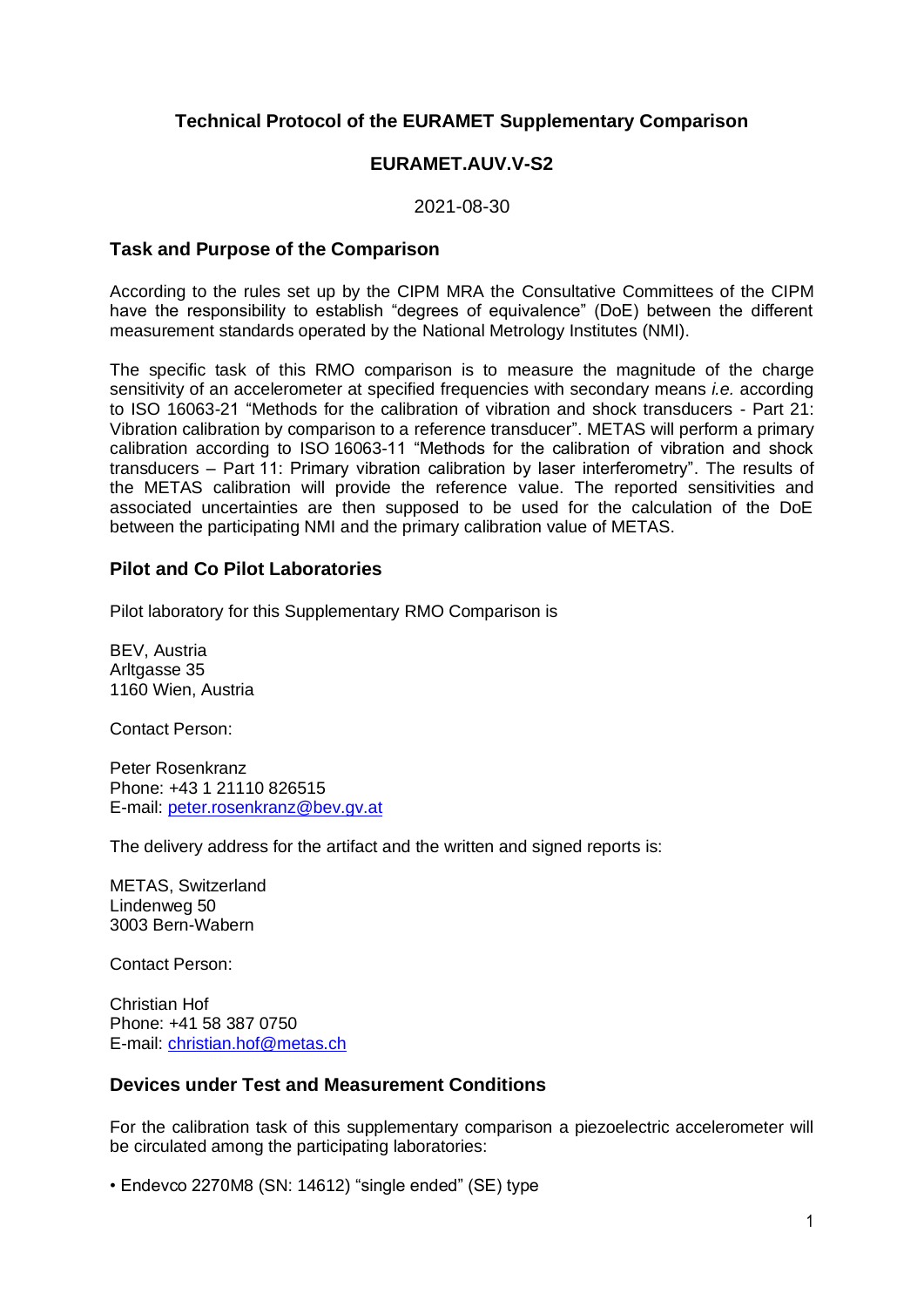

Fig. 1. Endevco 2270 type accelerometer

The accelerometer is to be calibrated for magnitude of the complex charge sensitivity according to those procedures and conditions implemented by the NMI in conformance with ISO 16063-21. If phase calibration is desired, it may be included since METAS will perform a primary calibration according to ISO 16063-11, including phase calibration.

The sensitivities reported shall be for the accelerometer alone, excluding any effects from the charge amplifier. The frequency range of the measurements was agreed to be from 10 Hz to 10 kHz. Specifically, the laboratories are supposed to measure at the following frequencies (all values in Hz).

10, 12.5, 16, 20, 25, 31.5, 40, 63, 80, 100, 125, 160, 200, 250, 315, 400, 500, 630, 800, 1 000, 1 250, 1 600, 2 000, 2 500, 3 150, 4 000, 5 000, 6 300, 8 000, 10 000

Note: this set does deviate from the standard frequencies of ISO 266.

The charge amplifier (CA) used for the calibration is not provided within the set of the artifact, it must therefore be provided by the individual participant.

The measurement condition should be kept according to the laboratory's standard conditions for calibration of customer accelerometers for claiming their best achievable CMC. This presumes that these conditions comply with those defined by the applicable ISO documentary standards [1, 2], simultaneously.

Specific conditions for the measurements of this comparison are:

- Acceleration amplitudes: preferably 50 m/s<sup>2</sup> to 100 m/s<sup>2</sup>, a range of 2 m/s<sup>2</sup> to 200 m/s<sup>2</sup> is admissible.
- Ambient temperature during the calibration:
- $(23 \pm 2)$  °C (actual values to be stated within tolerances of  $\pm 0.3$  °C).
- Relative humidity: max. 75 %rh
- Mounting torque of the accelerometer:  $(2.0 \pm 0.1)$  N⋅m

## **Circulation Type, Schedule and Transportation**

A measurement period of three weeks is provided for each participant plus one week for transportation. The transducers are measured at METAS in order to monitor the long-term stability. The schedule is planned as follows starting in fall 2021:

METAS→ BEV→ METAS

For transportation, the artifact is packed in a protective box, which in turn is put into a cardboard container. The cost of transportation shall be covered by the participating laboratories, except METAS. The accelerometers have to be sent by an international logistic service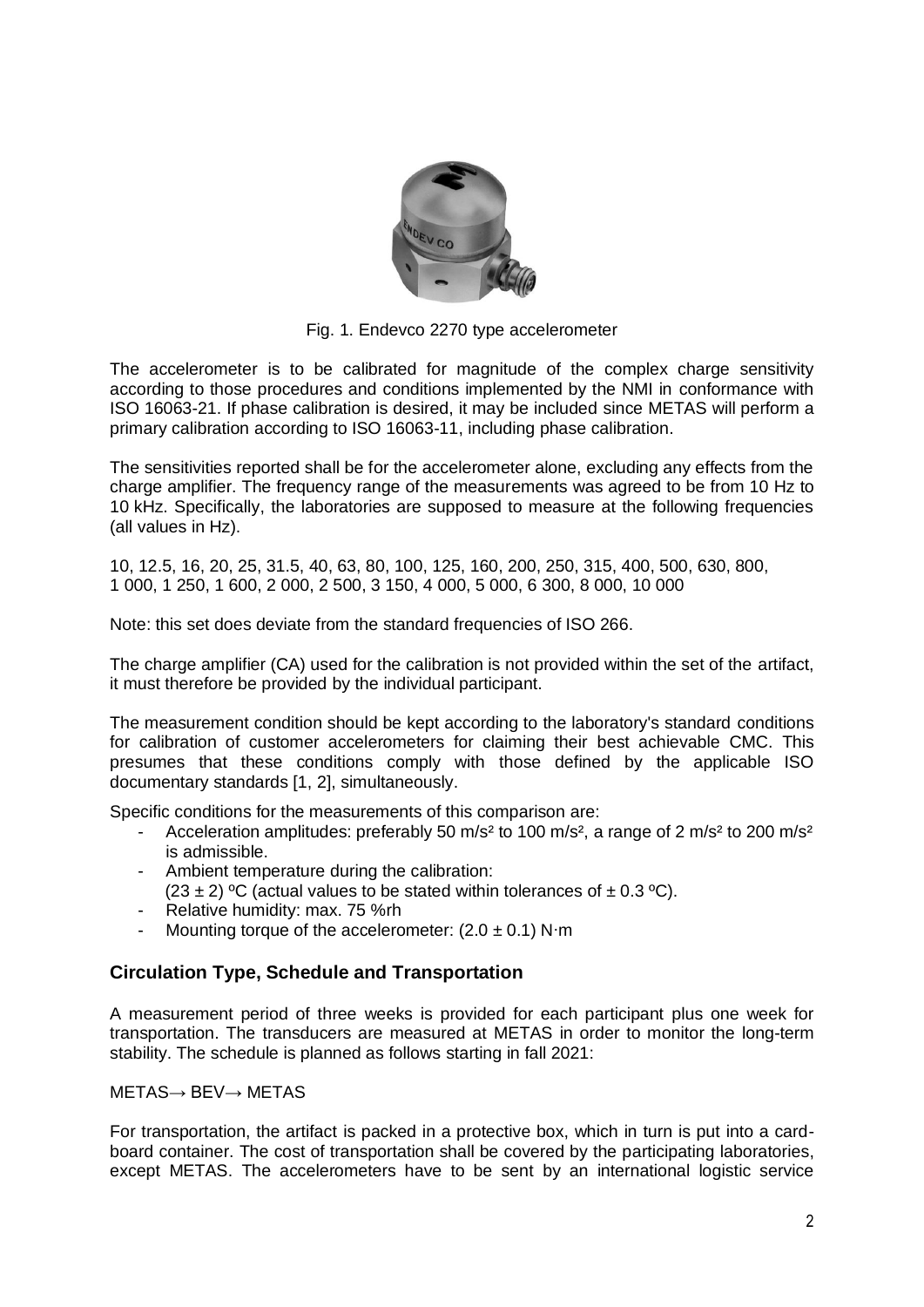providing a tracking system. The transportation has to include an insurance covering a total value of  $\epsilon$  6.000, in case the accelerometer gets damaged or lost during transportation. As an alternative the artifact may be hand carried by a member of the participating laboratory.

# **Handling, Measurement and Analysis Instructions**

The participating laboratories have to observe the following instructions:

- Any instrument used for the measurement of the accelerometer's response has to be calibrated with equipment traceable to national measurement standards.
- The mounting surface of the accelerometers and the moving part of the exciter must be slightly lubricated before mounting.
- The cable between accelerometer and charge amplifier must be a Brüel & Kjaer, 10-32 UNF (M) to 10-32 UNF (M) 1.2 m cable (Fig.2).



**Fig. 2**. Brüel & Kjaer, 10-32 UNF (M) to 10-32 UNF (M) 1.2 m cable

### **Note:**

In contrast to almost simultaneously performed CCAUV.V-K5 no mechanical adapter is provided and none should be used for the single-ended accelerometer calibration. This is, because, opposed to the Laser measurement in primary calibration the accuracy of the secondary calibration relies on the direct proximity of the reference surfaces of reference accelerometer and device under test. Where, for single ended calibration the reference surface is typically given by a back-to-back reference or by an instrumented and calibrated shaker armature.

# **Communication of the Results to the Pilot Laboratory**

Each participating laboratory will submit one printed and signed calibration report to METAS including the following:

- a description of the calibration systems used and the mounting techniques for the accelerometer,
- a description of the calibration methods used,
- a description of the mounting method (simple screw, tripod, etc.) of the transfer standards to the reference sensor and the type of reference sensor (back-to-back sensor, built-in sensor of the shaker, etc.),
- a documented record of the ambient conditions during measurements,
- the calibration results, including the relative expanded measurement uncertainty, and the applied coverage factor for each value,